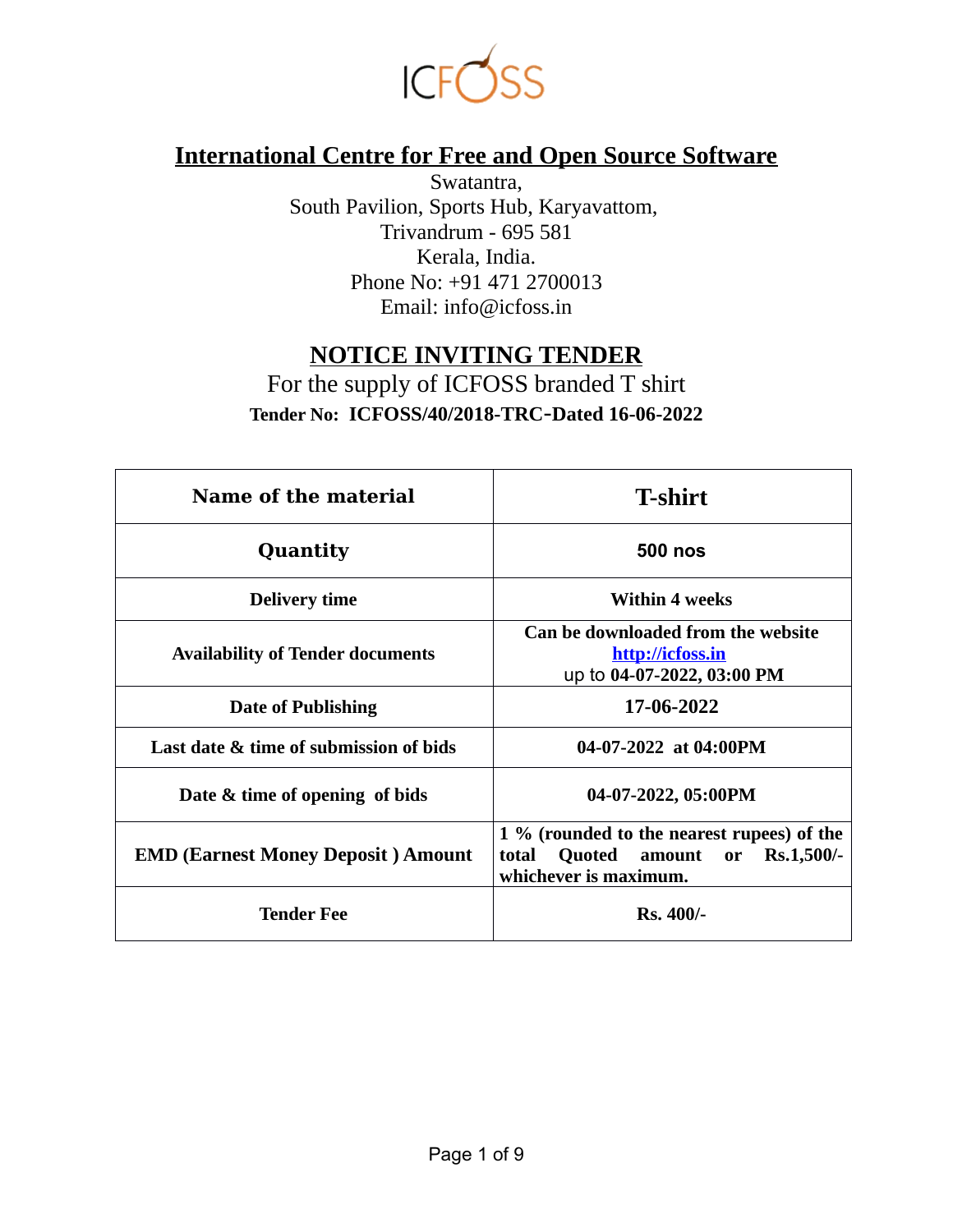

All communications shall be addressed to the Secretary & Registrar, ICFOSS, Swatantra, South Pavilion, Sports Hub, Karyavattom, Trivandrum - 695 581 Kerala, India.

The bid documents and other details may be downloaded from the website [http://icfoss.in/tenders.](http://icfoss.in/tenders) All bid documents along with EMD and Tender fee are to be submitted as **hard copy** and in the designated covers/envelops on the below address. The EMD amount and non-refundable Tender fee of Rs. 400.00/- shall be remitted only as Demand Draft separately in favour of **"ICFOSS"** and payable at Thiruvananthapuram. Bidder should ensure that Tender fees and EMD are remitted as separate transactions/DDs, such that EMD should be a separate DD and Tender Fee shall be separate DD. Combined remittance for Tender fee and EMD shall be treated as invalid transaction. Only manual submission shall be entertained. Late submissions will not be considered

#### **Secreatary & Registrar**

Swatantra, South Pavilion, Sports Hub, Karyavattom, Trivandrum - 695 581 Kerala, India. Phone No: +91 471 2700013 Email : info@icfoss.in

Date: 16-06-2022 **ICFOSS** 

Chilgé

Place: Trivandrum **Procurement Officer**

**Note:** - If the date of opening of bids happens to be a holiday; the actual date for the same will be the next working day. No separate intimation in this regard will be issued.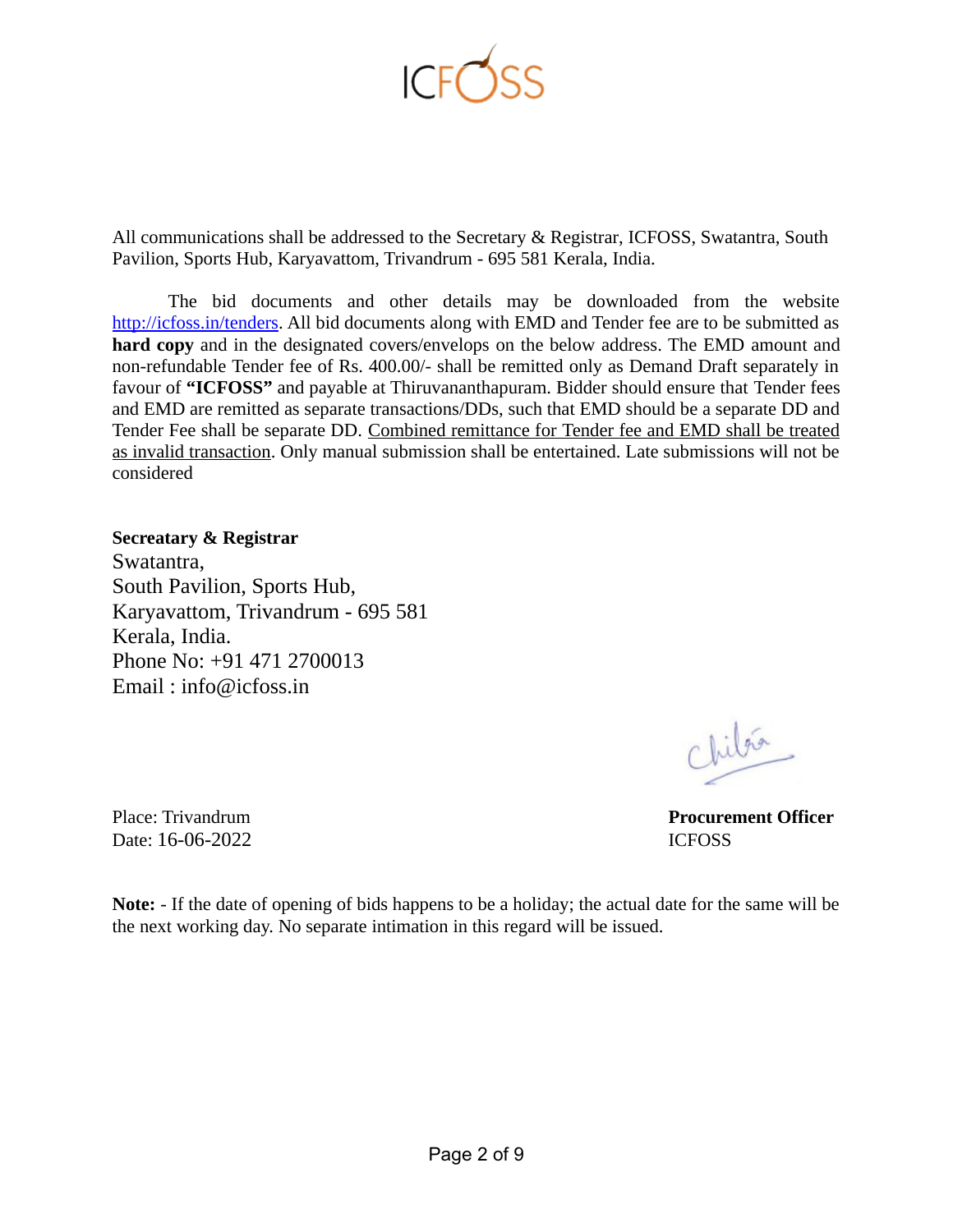

## **International Centre for Free and Open Source Software**

Swatantra, South Pavilion, Sports Hub, Karyavattom, Trivandrum - 695 581 Kerala, India. Phone No: +91 471 2700013 Email: info@icfoss.in

## **TENDER DOCUMENT** Tender No: **ICFOSS/40/2018-TRC** -**Dated 16-06-2022** (e-Procurement)

**Item required**

| <b>SI</b><br>No. | <b>Items</b>          | Quantity |                | <b>Technical Details</b>                                                                          |
|------------------|-----------------------|----------|----------------|---------------------------------------------------------------------------------------------------|
|                  | Round Neck<br>T Shirt | 250      | <b>Black</b>   | Round Neck T Shirt(Bio Wash)<br>GSM:180                                                           |
|                  |                       | 250      | Pista<br>Green | Printing Method: Screen Print<br>Material: fine / cotton jersey fabric, with ICFOSS logo branding |

#### **Terms & Conditions**

#### **Submission of bids**

The Tender should be submitted with the following documents. The documents shall include the following:

Company registration details**\***

Detailed specification of the item quoted

Copy of Permanent Account Number (PAN)**\***

Copy of GST Registration Documents**\***

Previous work orders supplied to any Government departments if any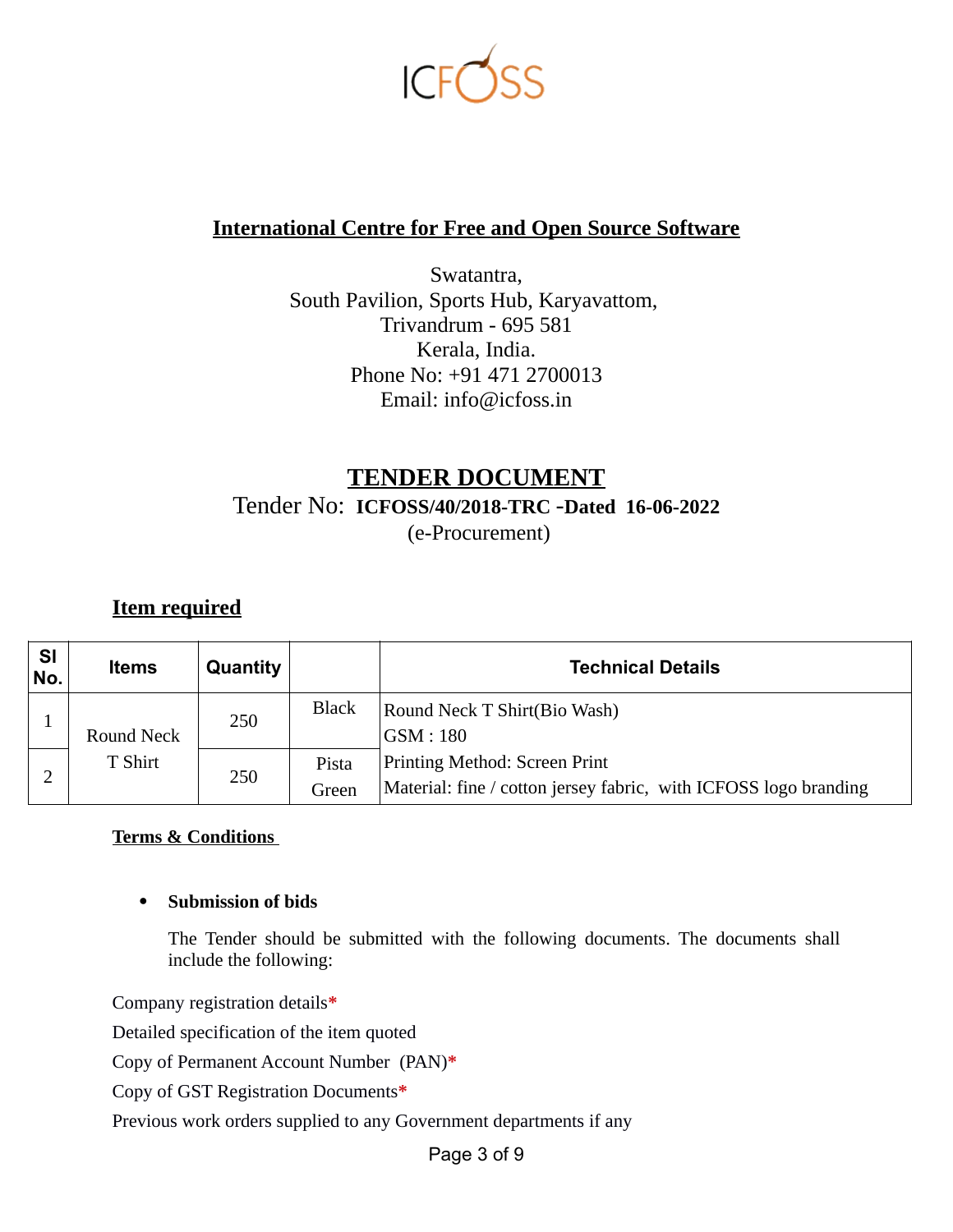

Signed Tender document with Tender form.**\*** Financial bid in format given in **Annexure I** (BOQ Template)**\*** Material Sample for quality check**\***

(**\*** Mandatory fields)

### **Earnest Money Deposit (EMD)**

The Tender should submit an EMD amount of 1 % (rounded to the nearest rupees) of the total Quoted amount or Rs.1,500/- whichever is maximum. The EMD amount should only be remitted as Bank Drafts in favour of **"ICFOSS"** payable at Thiruvananthapuram and shall be enclosed with the bid.

#### **Forfeiture of EMD**

EMD of a tenderer shall be forfeited, if the tenderer withdraws or amends its tender or impairs or derogates from the tender in any respect within the period of validity of its tender. Further, if the successful tenderer fails to furnish the required performance security within the specified period, its EMD shall be forfeited.

#### **Refund of EMD**

EMD furnished by all unsuccessful tenderers shall be returned to them without any interest whatsoever, at the earliest after expiry of the final tender validity period but not later than 30 days after conclusion of the contract. EMD of the successful tenderer shall be returned, without any interest whatsoever,after receipt of performance security from it as called for in the contract.

#### **Tender Fee**

The Tender should submit an non-refundable Tender Fee of Rs.400/- . The Tender Fee should only be remitted as Bank Drafts in name of **"ICFOSS"** payable at Thiruvananthapuram and shall be enclosed with the bid.

- Item offered must be standard, proven product and already available in the market.
- Items offered must follow the required specifications
- Tender Documents shall be available only on the Internet and shall not be available for sales elsewhere.
- No price rise except Govt. levies will be allowed once order has been placed during the validity of the claim.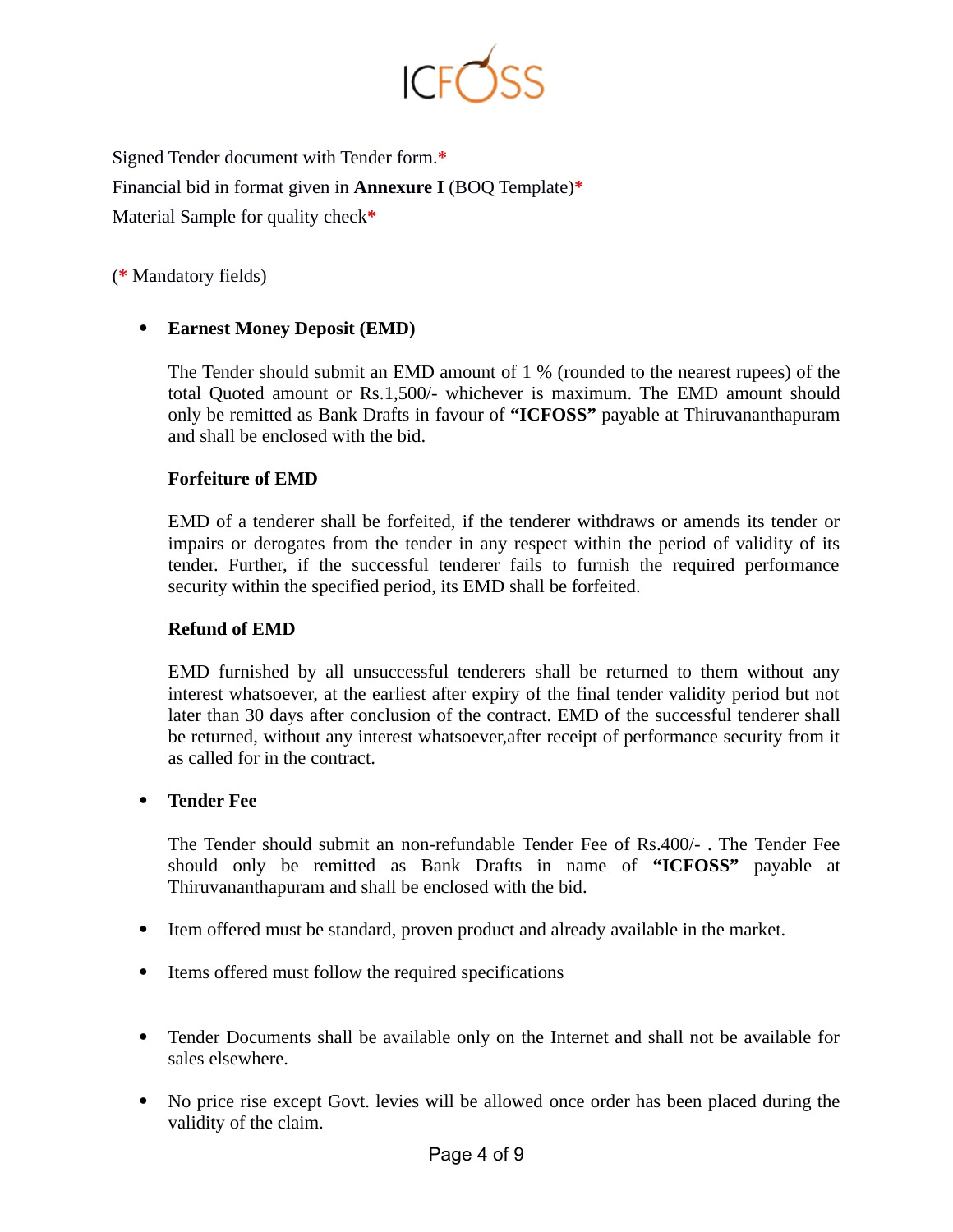

- Materials must be properly packed against any damage and insured except where hand delivery is proposed.
- Delivery / installation (If applicable) at the store should strictly be completed within the stipulated period of delivery
- Supplier will have to pay penalty on non-delivery after expiry of delivery date  $\omega$  1% of quoted price per week subject to maximum of 10%.
- Stores should be supplied to the "The Director, ICFOSS, Swatantra, South Pavilion, Sports Hub, Karyavattom, Trivandrum - 695 581 Kerala, India".
- Equipment / stores supplied will be subjected to performance tests and in case the articles do not function / reach the expected standard, the suppliers are liable to replace the items free of cost at site. Cost of returning faulty goods will be to supplier's account.
- Prompt and efficient after sales service must be rendered free within the guarantee period.
- If any equipment or part thereof is lost or rendered defective during transit, the supplier shall immediately arrange for the supply of the equipment or part thereof as the case may be.
- Purchaser reserves the right to cancel the order without any liability in case the materials are not supplied within the stipulated period or non - fulfillment of contractual obligations.
- **Payment:** The payment shall be made against completion of the entire supplies. The complete payment shall only be made against successful checking of the items supplied. In case of any defects the L1 bidder shall replace the item prior to the payment.
- **Warranty/ Support:** The items dispatched by the schedule of requirement shall carry minimum one year of replacement warranty from the date of acceptance of the items by ICFOSS. Warranty shall include free maintenance of the whole assembly supplied including free replacement of parts. The defects, if any, shall be attended to on immediate basis but in no case any defect should remain unattended for more than 48 hours. The defects, if any, during the guarantee/ warranty period are to be rectified free of charge by arranging the replacement wherever necessary. This includes cost, insurance, freight, custom duty, octroi, local taxes if any, should be borne by the bidder. A clear confirmation should be given for this item. The warranty certificate should be furnished along the bills.
- **Quoted rate:** The quoted rates shall be **inclusive** of all taxes and also the bidder shall include charges like duties, freight, handling, loading, unloading, insurance premium along with the quoted rate.

**Note:** ICFOSS holds the DSIR certificate which makes ICFOSS eligible for tax exemptions, Seller is responsible for cross checking the category codes and HSN numbers and apply appropriate exemptions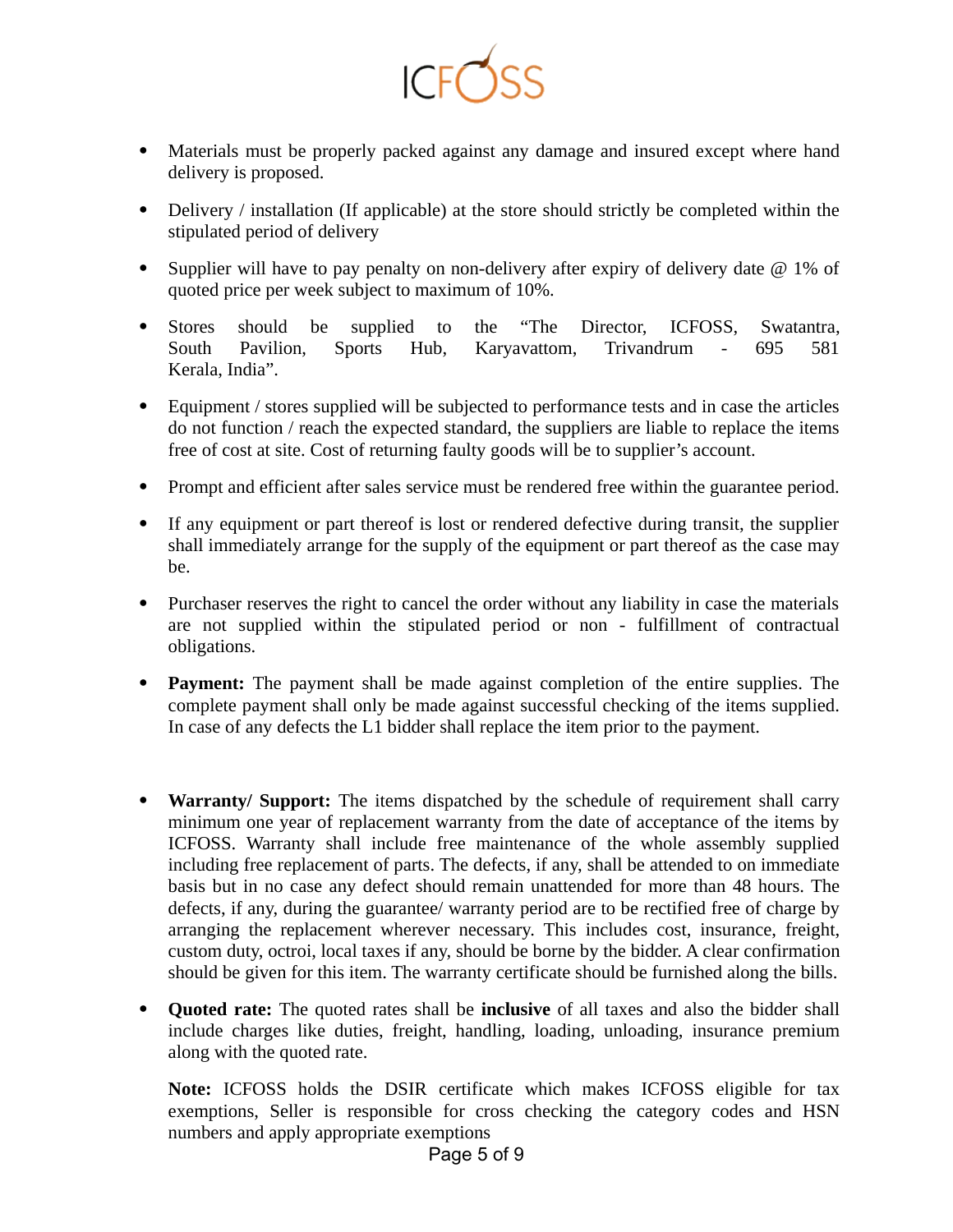

The Taxes may include (excise duty, sales tax, service tax, entry tax etc), duties, levies, freight, handling, loading, unloading, insurance premiums etc complete and shall remain firm throughout the contract period. No compensation will be paid in case of any upward revision in the statutory taxes and levies or introduction of new taxes and levies.

**I / We hereby declare that I/We have read and understood the above instructions for the guidance of tenders.** 

**Place :** 

**Date : Name, Signature and seal of Tenderer**

Please submit the hardcopy of this document duly signed by the authorized signatory to the following address:

> **Secretary & Registrar ICFOSS Swatantra, South Pavilion, Sports Hub, Karyavattom, Trivandrum - 695 581 Kerala, India.**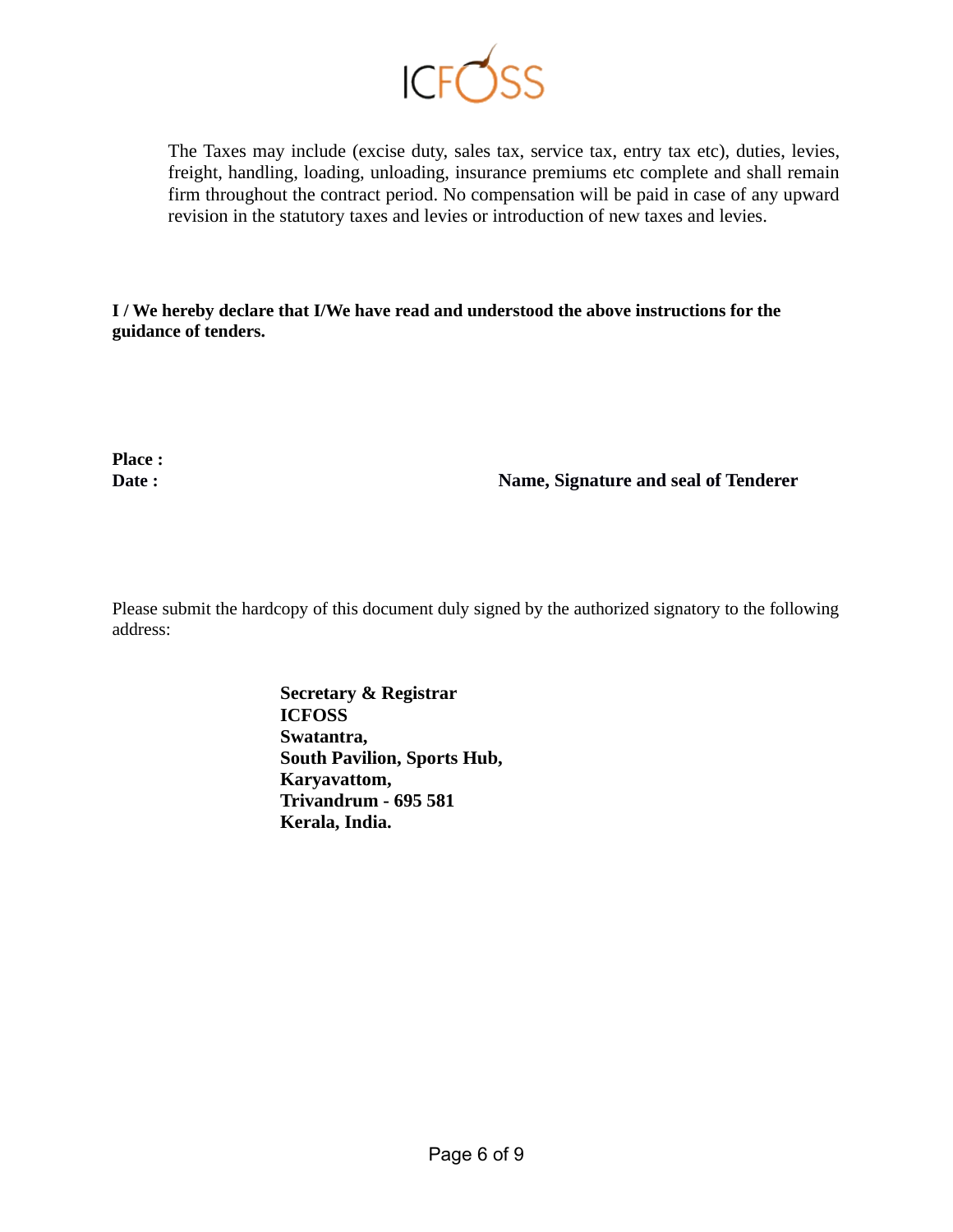

## **TENDER FORM**

To, Secretary & Registrar Swatantra, South Pavilion, Sports Hub, Karyavattom, Trivandrum - 695 581 Kerala, India.

Dear Sir,

Sub: Bid form Ref: ICFOSS/40/2018-TRC -Dated 16 - 06 - 2022

- 1. Having examined the conditions of tender contract, the receipt of which is hereby duly acknowledged. i/we undersigned, offer to supply all hardware & software and execute all works in conformity with tender specifications referred above and also to the said terms & conditions from the sum shown in the commercial bid(s) attached herewith and made part of this bid.
- 2. I / We undertake, if our Bid is accepted to complete delivery & commissioning of all Items specified in the contract within 4 weeks calculated from the date of issue of your purchase order/LOI.
- 3. We understand that you are not bound to accept the lowest or any bid, you may receive.
- 4. I / We affirm that I / We have enclosed the acceptance of all terms and conditions and also all brochures detailing the technical specification of the items quoted by me/us.
- 5. I / We hereby confirm that all the items supplied are in proper working condition and tested successfully.
- 6. The tender document for the works mentioned above have been obtained by me from the URL: [http://icfoss.in/tenders,](http://icfoss.in/tenders) the official website of ICFOSS and I / we hereby certify that I / we have read the entire terms and conditions of the tender document, which shall form part of the contract agreement and I / we shall abide by the conditions / clauses contained therein.
- 7. My /our GST & PAN Numbers are as follows.
- 8. GST Registration Number. …………………….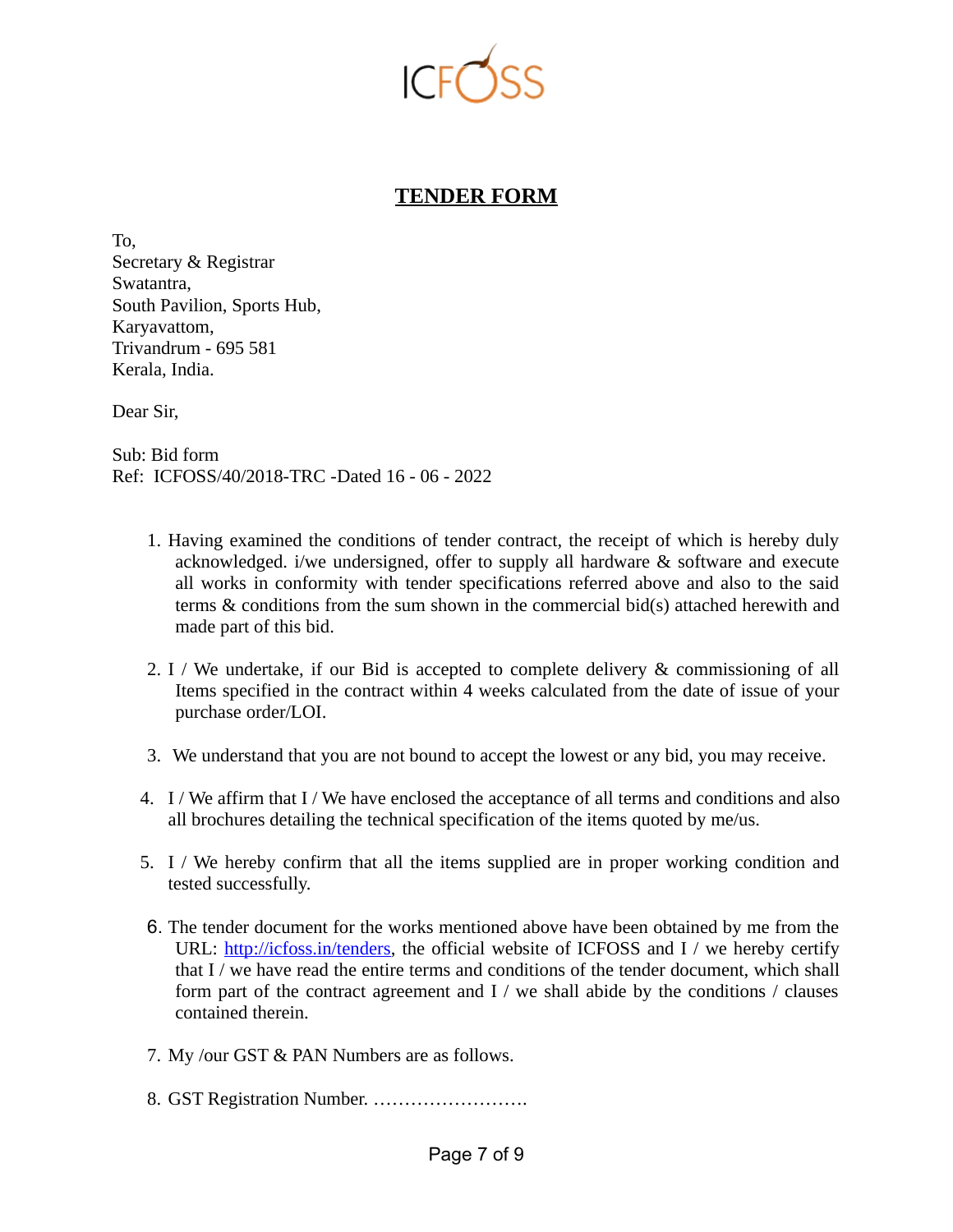

| 11. Signature of   |
|--------------------|
| 12. In capacity of |
|                    |
|                    |
| 15. Signature      |
|                    |
| 17. Signature      |